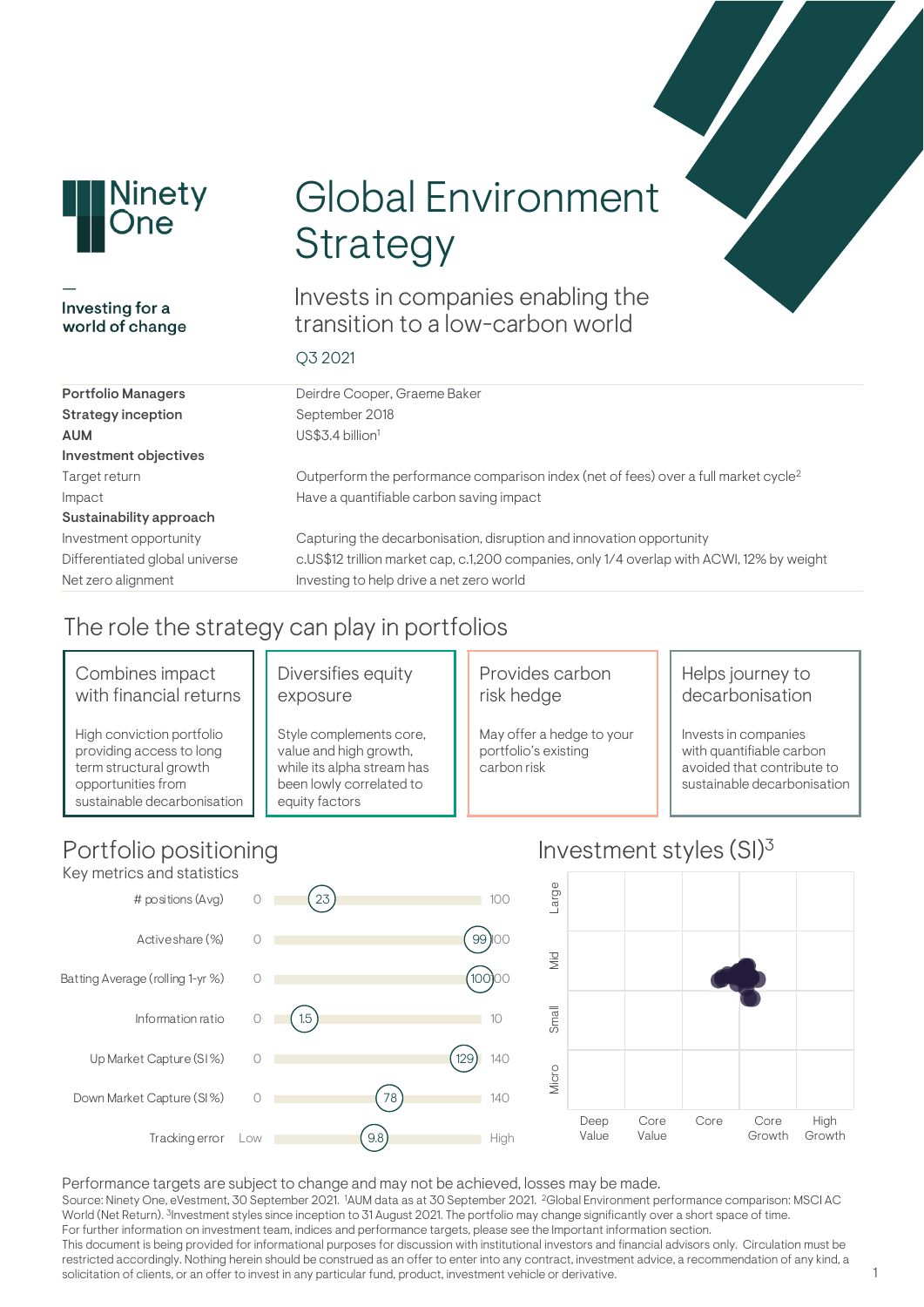# Track record

The strategy has outperformed its comparative index since its inception

Annualised performance (%) since inception in USD



Performance comparison index\*\* 16.3

# Complementary style

No strong bias, ESG is clear



Past performance is not a reliable indicator of future results, losses may be made

Source: Ninety One, as at 30 September 2021. Gross performance (returns will be reduced by management fees and other expenses incurred). Net performance (net of highest institutional segregated portfolio management fee), income is reinvested in USD. \*Composite inception date: 1 September 2018 returns of less than one year are not annualised. \*\* Performance comparison index: MSCI AC World (Net Return). Style chart: StatPro Composites and eVestment, as at 30 September 2021 . eVestment collects information directly from investment management firms and other sources believed to be reliable. eVestment does not guarantee or warrant the accuracy, timeliness, or completeness of the information provided and are not responsible for any errors or omissions. All categories not necessarily included. For further information on indices and performance targets, please see the Important information section.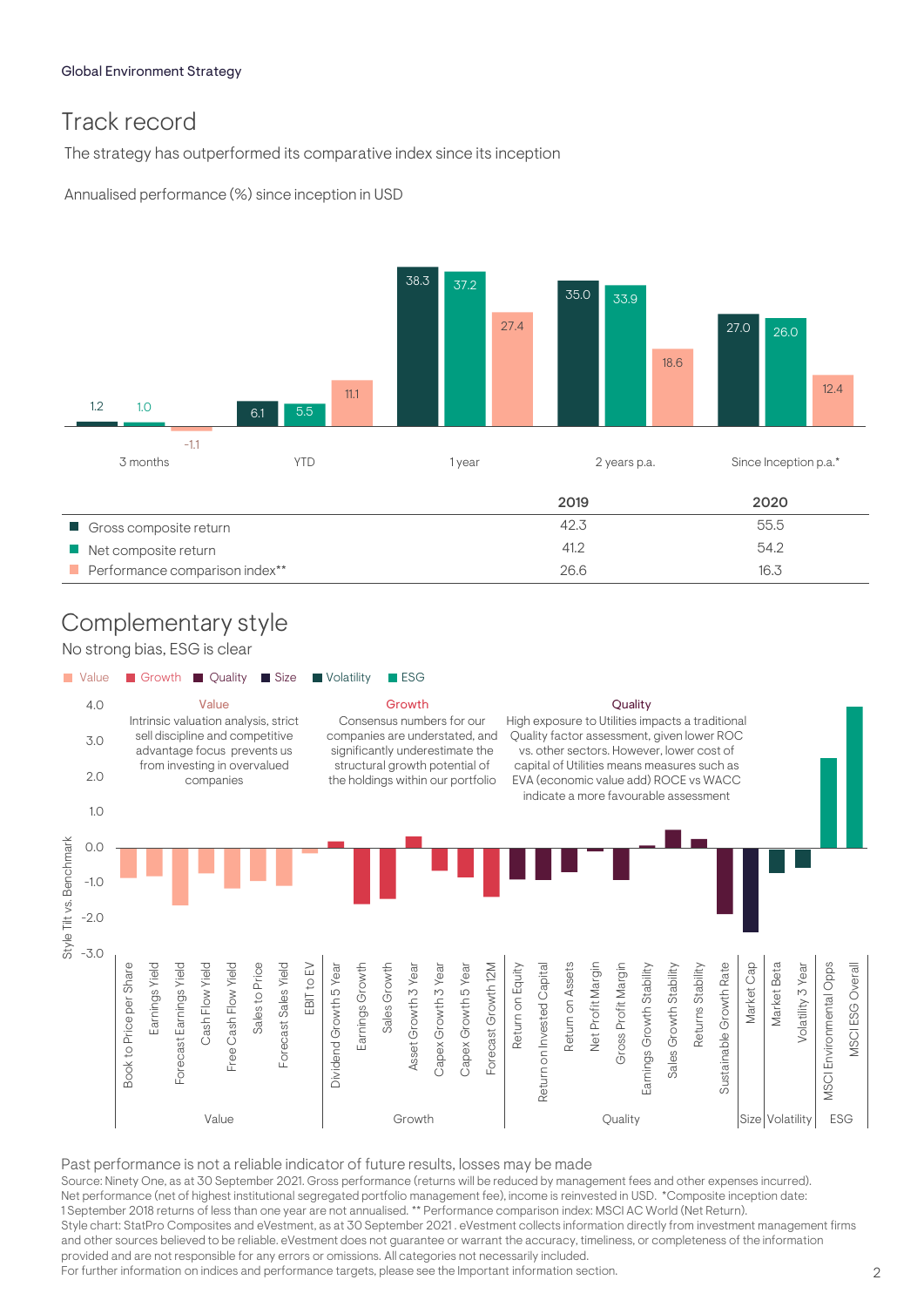## Investment philosophy



Companies benefitting from Market participants<br>
new structural growth themes systematically underestimate<br>
offer the potential to the quantum and persistence<br>
compound returns at above of returns in cases where<br>
average ra Companies benefitting from new structural growth themes offer the potential to compound returns at above average rates over protracted periods of time

# Market participants

systematically underestimate the quantum and persistence of returns in cases where businesses have sustainable long-term competitive advantages, resulting in exploitable inefficiencies



The developing environmental sector is complex, and our specialist knowledge and proprietary research helps us to identify the most attractive opportunities

We believe that an unconstrained, focused approach to identifying the best quality companies in the sector, combined with a longterm investment horizon and active engagement, results in superior outcomes

### Investment process

The Strategy employs a bespoke bottom-up investment process designed specifically to invest in decarbonisation. We begin by identifying companies generating revenues from areas linked to decarbonisation, and quantify the carbon avoided by using their products and services instead of an alternative. This generates a universe of ~700 decarbonisation companies. spanning industries and market capitalisations.

Through deep research, analysis and company engagement, we identify leaders within this universe across three themes: renewable energy, resource efficiency and electrification. We then build a high-conviction portfolio comprising 20-40 stocks<sup>1</sup>. We engage regularly with management teams, monitor and measure impact, and set ESG targets for each portfolio company.

| Universe                | Screen on Environmental Revenues                                                                    | 700-1000                      |
|-------------------------|-----------------------------------------------------------------------------------------------------|-------------------------------|
| screen                  | and Quantified Carbon Avoided                                                                       | Companies                     |
| Idea                    | Financial, ESG and Competitive Advantage                                                            | $100 - 150$                   |
| generation              | Directs analysts on where to spend time                                                             | Researched                    |
| Fundamental<br>analysis | Company analysis<br>Proprietary model, management meetings,<br>channel checks and industry analysis | $50 - 70$<br>Actively covered |
| Portfolio               | Bottom up stock selection                                                                           | $20 - 40$                     |
| construction            | Risk analysis and portfolio optimisation                                                            | In portfolio                  |
| Engagement and          | Regular engagement with company                                                                     | $20 - 40$                     |
| monitoring              | management Annual Impact Reporting                                                                  | In portfolio                  |

### Transparent reporting

As well as being an investor in impact areas, we are committed to being an impactful investor

| Annual strategy impact<br>report with stock by<br>stock analysis | - Full portfolio disclosure<br>- ESG engagement targets for each<br>company<br>- Engagement activity report<br>- Scope 1, 2 and 3 carbon foot printing |
|------------------------------------------------------------------|--------------------------------------------------------------------------------------------------------------------------------------------------------|
| Appraisal against the<br>EU taxonomy                             | - Our approach to assessing<br>taxonomy alignment<br>Overview of results                                                                               |

– Stock-by stock analysis

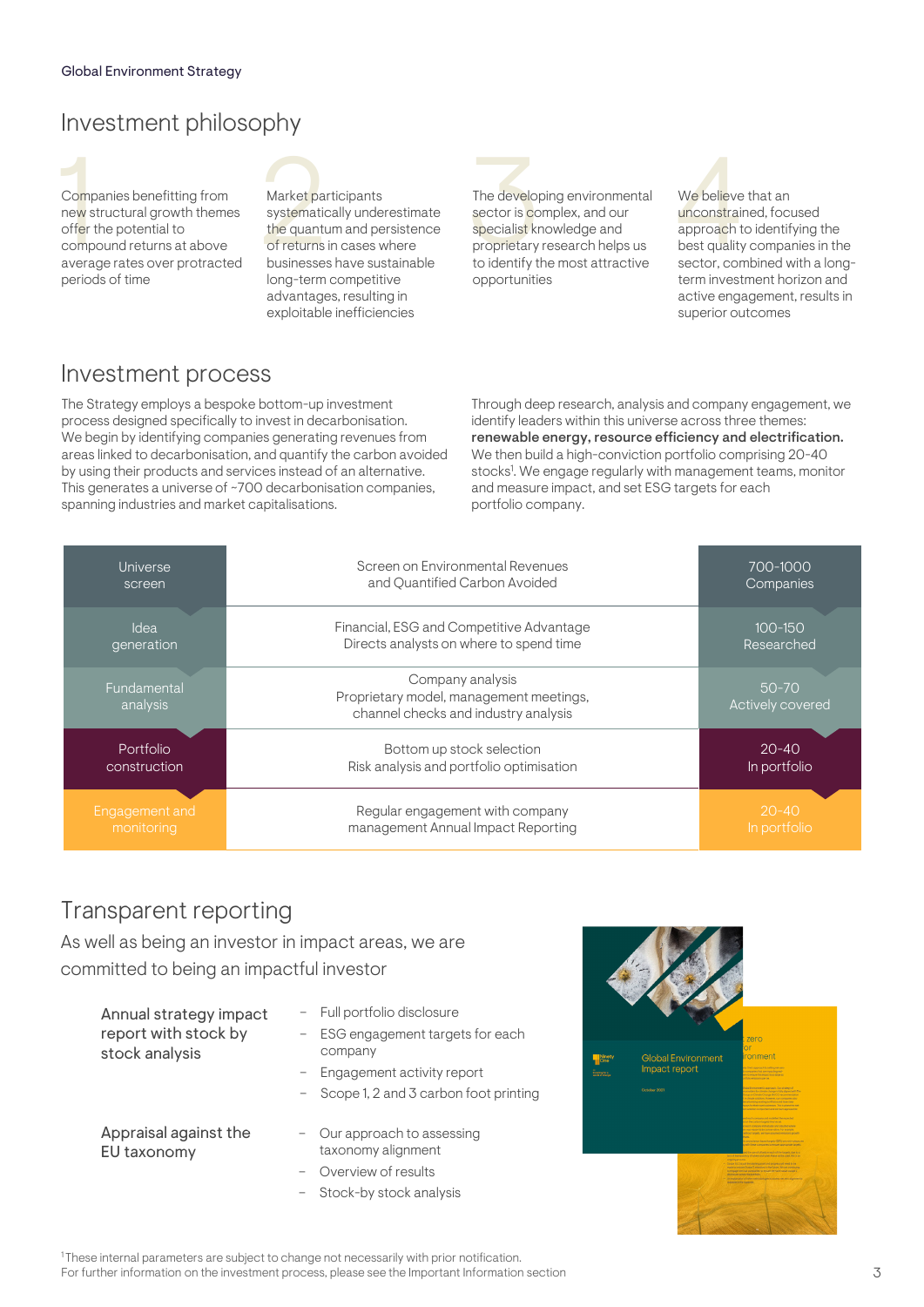# Portfolio characteristics

Diversified by sub-sector, technology and geography

|                                         | Global Environment | Investable universe | <b>MSCI ACWI</b> |
|-----------------------------------------|--------------------|---------------------|------------------|
| Number of companies                     | 23                 | 1.242               | 2.979            |
| Overlap with ACWI (number of companies) | 19                 | 317                 | 2.979            |
| Overlap with ACWI (% weight)            | 1%                 | 12%                 | 100              |



| Top 10 holdings                      | Opportunity              | %   |
|--------------------------------------|--------------------------|-----|
| NextEra Energy                       | <b>Energy Efficiency</b> | 7.7 |
| Waste Management                     | Autonomous Vehicles      | 7.2 |
| Voltronic Power Technology           | Meat alternatives        | 6.3 |
| Croda International                  | Water & Land Efficiency  | 6.0 |
| Zhejiang Sanhua Intelligent Controls | Clean Power              | 5.2 |
| Iberdrola                            | Water & Land Efficiency  | 5.2 |
| Novozymes                            | Clean Power              | 4.8 |
| Wuxi Lead Intelligent Equipment      | <b>Electric Vehicles</b> | 4.7 |
| Trane Technologies                   | Smart grids/networks     | 4.4 |
| Xinyi Solar Holdings                 | Clean Power              | 4.3 |

Source: Ninety One, 30 September 2021. Based on a pooled vehicle within the strategy and is not available at the composite level.

The portfolio may change significantly over a short space of time. This is not a buy, sell or hold recommendation for any particular security. Individual security performance does not represent the Strategy performance. There is no guarantee that the Strategy is currently investing and/or will invest in the securities in the future.

For further information on specific portfolio names, please see the Important Information section.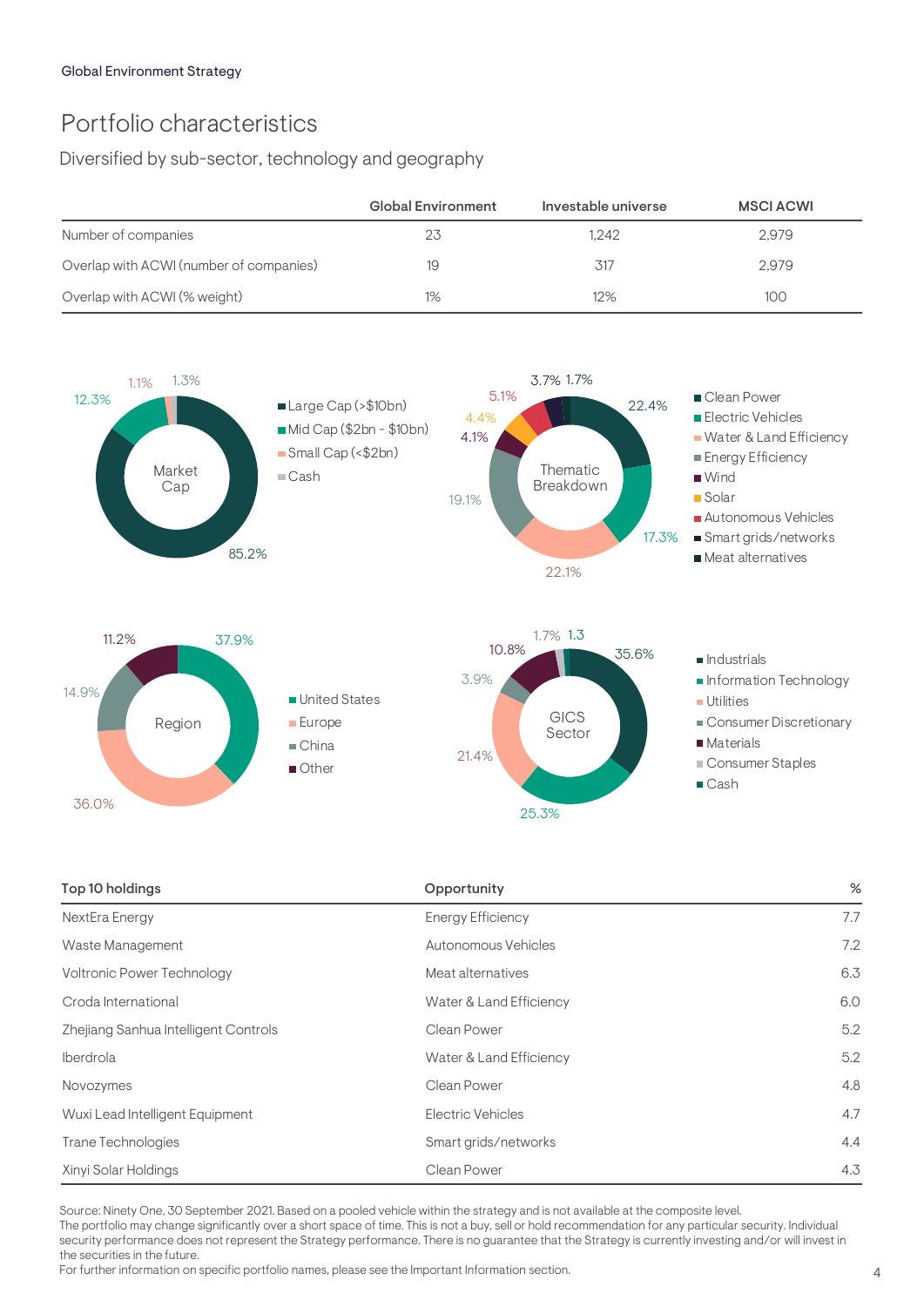### Investment team



Deirdre Cooper Portfolio Manager with 23 years experience



Graeme Baker Portfolio Manager with 14 years experience

### Why Ninety One for Global Environment

Managed by a team with<br>
decades of experience<br>
investing in the state of the system of the system of the system of the system of the system of the system risk<br>
experience of the system of the system risk and a component decades of experience investing in the environmental sector

Supported by an investment company which has sustainability at its core

The portfolio managers are supported by a wider team of 34 investment professionals structured into seven research groups.

> Uses a proprietary method of identifying companies enabling decarbonisation and a comprehensive way of quantifying carbon risk and carbon avoided

### Why Ninety One

We are active and responsible investors. We focus on where we can make a real difference for our clients – to help them achieve their long-term investment goals. As active managers, we are committed to the benefits of specialisation, believing that great investments come from bold and well-tested ideas.

Our investment expertise spans the equity, fixed income, multi-asset and alternative asset classes. Our specialist investment teams invest actively across global, emerging and frontier markets.

Established in South Africa in 1991, as Investec Asset Management, we started offering domestic investments in an emerging market. In 2020, almost three decades of organic growth later, we demerged from Investec Group and became Ninety One.

The firm seeks to create profitable partnerships between clients, shareholders and employees. Our aim is to exceed our clients' and service expectations and to manage their money to the highest possible standard.

General risks: The value of investments, and any income generated from them, can fall as well as rise. Where charges are taken from capital, this may constrain future growth. Past performance is not a reliable indicator of future results. Investment objectives and performance targets are subject to change and may not necessarily be achieved, losses may be made. Environmental, social or governance related risk events or factors, if they occur, could cause a negative impact on the value of investments.

Specific Risks: Geographic / Sector: Investments may be primarily concentrated in specific countries, geographical regions and/or industry sectors. This may mean that the resulting value may decrease whilst portfolios more broadly invested might grow. Currency exchange: Changes in the relative values of different currencies may adversely affect the value of investments and any related income. Derivatives: The use of derivatives is not intended to increase the overall level of risk. However, the use of derivatives may still lead to large changes in value and includes the potential for large financial loss. A counterparty to a derivative transaction may fail to meet its obligations which may also lead to a financial loss. Equity investment: The value of equities (e.g. shares) and equity-related investments may vary according to company profits and future prospects as well as more general market factors. In the event of a company default (e.g. insolvency), the owners of their equity rank last in terms of any financial payment from that company. Concentrated portfolio: The portfolio invests in a relatively small number of individual holdings. This may mean wider fluctuations in value than more broadly invested portfolios. Commodity-related investment: Commodity prices can be extremely volatile and losses may be made. Emerging market (inc. China): These markets carry a higher risk of financial loss than more developed markets as they may have less developed legal, political, economic or other systems. Sustainable Strategies: Sustainable, impact or other sustainability-focused portfolios consider specific factors related to their strategies in assessing and selecting investments. As a result, they will exclude certain industries and companies that do not meet their criteria. This may result in their portfolios being substantially different from broader benchmarks or investment universes, which could in turn result in relative investment performance deviating significantly from the performance of the broader market.